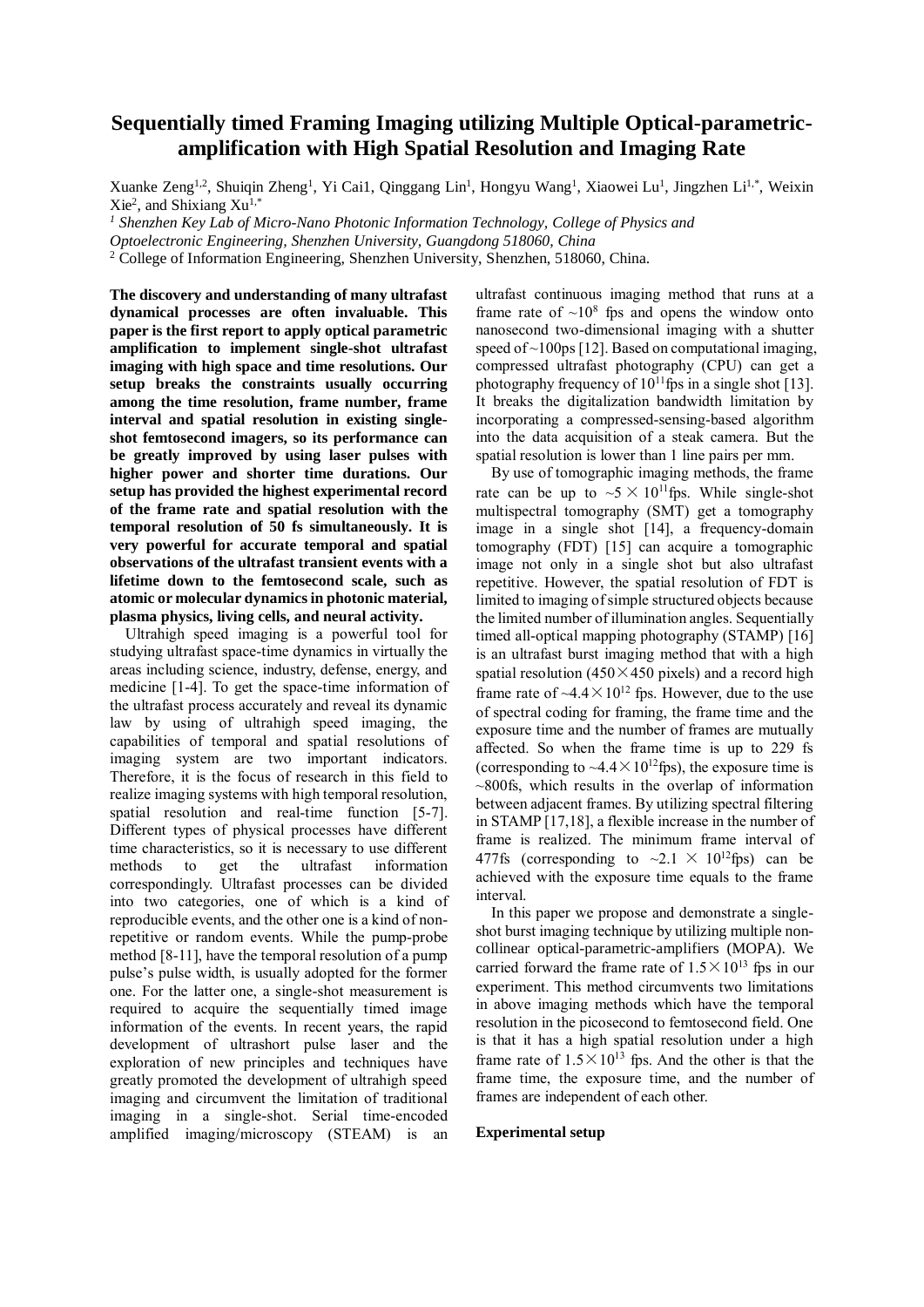

**Figure 1 | Setup for ultrafast real-time MOPA imaging.** WD: Wedge plate; PS: Pulse stretcher; SHG: Second harmonic generator; BS1~BS4: Wavelength separator; DPI: Double pulse interferometer; OPA1~OPA4: optical parametric amplifiers; M1~M17: Mirrors; MG1~MG4: temporal delay lines; L1~L4: Optical imaging lens; CCD1~CCD4: Charge-coupled device.

Figure 1 shows our experimental setup for ultrafast real-time multiple non-collinear OPA imaging. A 35 fs linear-polarized ultrashort pulse is output from a commercial Ti: sapphire laser system. The center wavelength is 800nm, and the pulse energy in single shot is 3.3mJ. 1% of the energy is separated by a wedge plate (WD) and then stretched by a pulse stretcher (PS) as a signal beam. The rest 99% of the femtosecond pulse energy is used to produce its second harmonic beam as a pump beam for OPA by a second harmonic generator (SHG). The conversion efficiency of pulse energy is about 25%. The remaining 800nm fundamental beam is separated from the second harmonic generator by a wavelength splitter (BS1), and then focus on the object plane of the OPA1 imaging system to produce an air plasma grating as a target after a double pulse interferometer (DPI). The 800nm signal beam, which is a chirp pulse with the pulse width of  $\sim 80 \text{ps}$  after a pulse stretcher (PS), illuminates on the plasma grating. The signal beam images the target information from the object plane to the image plane with a magnified of two times by the first imaging lens L1 (a 4f system with two lens), and then reaches together with the pump beam inside the OPA1, a 29.2°-cut 2-mm- thick type I phase matched BBO crystal, to generate an idler beam separating spatially from both of them with a small intersection angle  $(-2)$ . The idler wavelength-converted image is recorded by a CCD camera (CCD1) with a pixel resolution of  $1628 \times 1236$  pixels behind a lens (L3) which is used to image the optical information from the rear surface of the OPA1 to the CCD camera (CCD1) with two fold reduction. We enable the signal beam which carrying the transient matter information (a

laser-induced plasma grating in air) and the pump beam to synchronize in time by adjusting the pump time delay (TD1) when they reach OPA1. The idler beam also carries the target information because the quantum correlation between the idler and signal [19,20]. As the idler is generated only during the 35 fs of the amplification process depending on the pump pulse width, the chirp signal beam reaching the crystal before or after the pump pulse is not amplified. Hence, a very good shutter is obtained. Similar to the OPA1 imaging, we get three other idler images by three other optical parametric amplifiers. Each OPA (BBO, the same as OPA1) is placed on the image plane successively. As a result, we get four idler images from the four OPAs by four different CCD cameras (CCD1~CCD4) respectively in a single-shot. In our setup, by adjusting each pump delay (TD1~TD4) of each OPA (OPA1~OPA4), four different time information of the air plasma grating can be recorded from the four idler beams. So the frame rate depends only on the relative time delays of the multiple OPA pump beams.

## **Results**

As shown in Fig.2, the measured target is a laserinduced plasma grating in air which formed by two equal beams synchronize in time and focus with a crossing angle  $(-1.8)$  on the object plane of the first OPA imaging system (in Fig.1). The image is recorded by a CCD camera as shown in Fig.2a. There are four stripes in the picture and the distance between peak to peak is about 24μm, in Fig.2b, estimated by the distribution of gray value along the vertical direction of the stripes.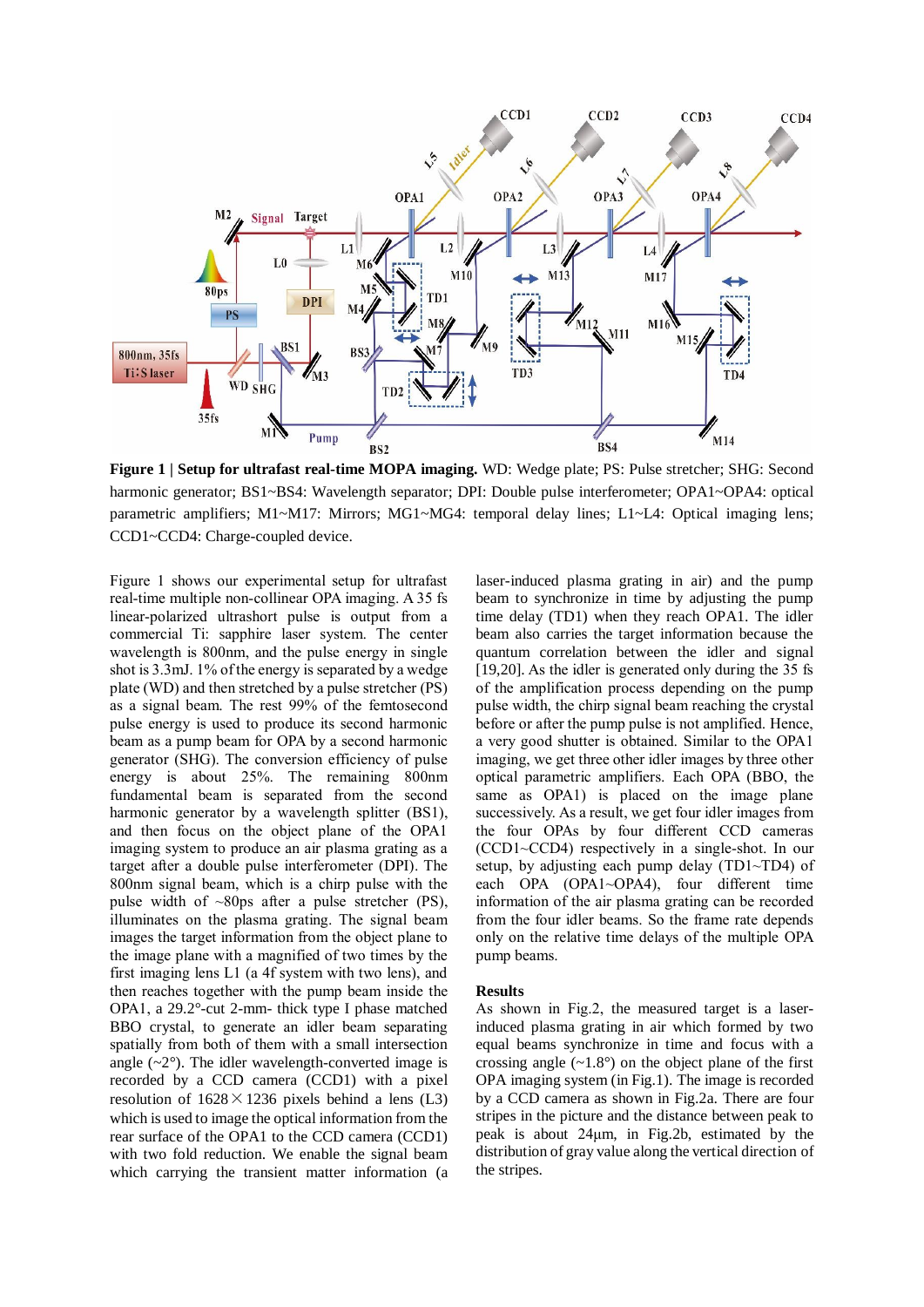

**Figure 2 | a**, The imaging target : a laser-induced plasma grating in air. **b**, the normalized gray value be perpendicular to stripes' direction.



**Figure 3 | a**, Four instantaneous idler images of the plasma grating evolution at the frame rate of  $10^{11}$ fps (t=0, 10ps, 20ps, and 30ps). **b**, The second stripe modulation indexes versus pump time delay of the four idler images.

As depicted in Fig.1 of the setup for ultrafast real-time multiple NOPA imaging, we can get four different moments of information of the air plasma grating from four idler images by adjusting the four pump delays of OPAs. We firstly identified a 0 moment (shown in Fig. 3a of OPA1) for calibration of the four idler images, and then regulated the pump delays of the second, third and fourth OPA to 10ps, 20ps, and 30ps after the initial position in turn. In Fig. 3a, four instantaneous idler images of the plasma grating evolution at the frame rate of  $10^{11}$ fps (t=0, 10ps, 20ps, and 30ps) were recorded by four CCD cameras. It shows that within  $0 \sim 30 \text{ps of the}$ 

plasma grating excited, the stripes definition of the plasma appeared to have a decline trend after an initial ascent. That is to say, the plasma density first increased and then gradually attenuated with time in this process. To further illustrate the plasma grating image changes with the relative pump delay, we calculate the plasma grating stripe modulation index, which is defined as

$$
M = \frac{I_{\text{max}} - I_{\text{min}}}{I_{\text{max}} + I_{\text{min}}},\tag{1}
$$

where  $I_{\text{max}}$  and  $I_{\text{min}}$  are the maximum and minimum intensity of the stripe.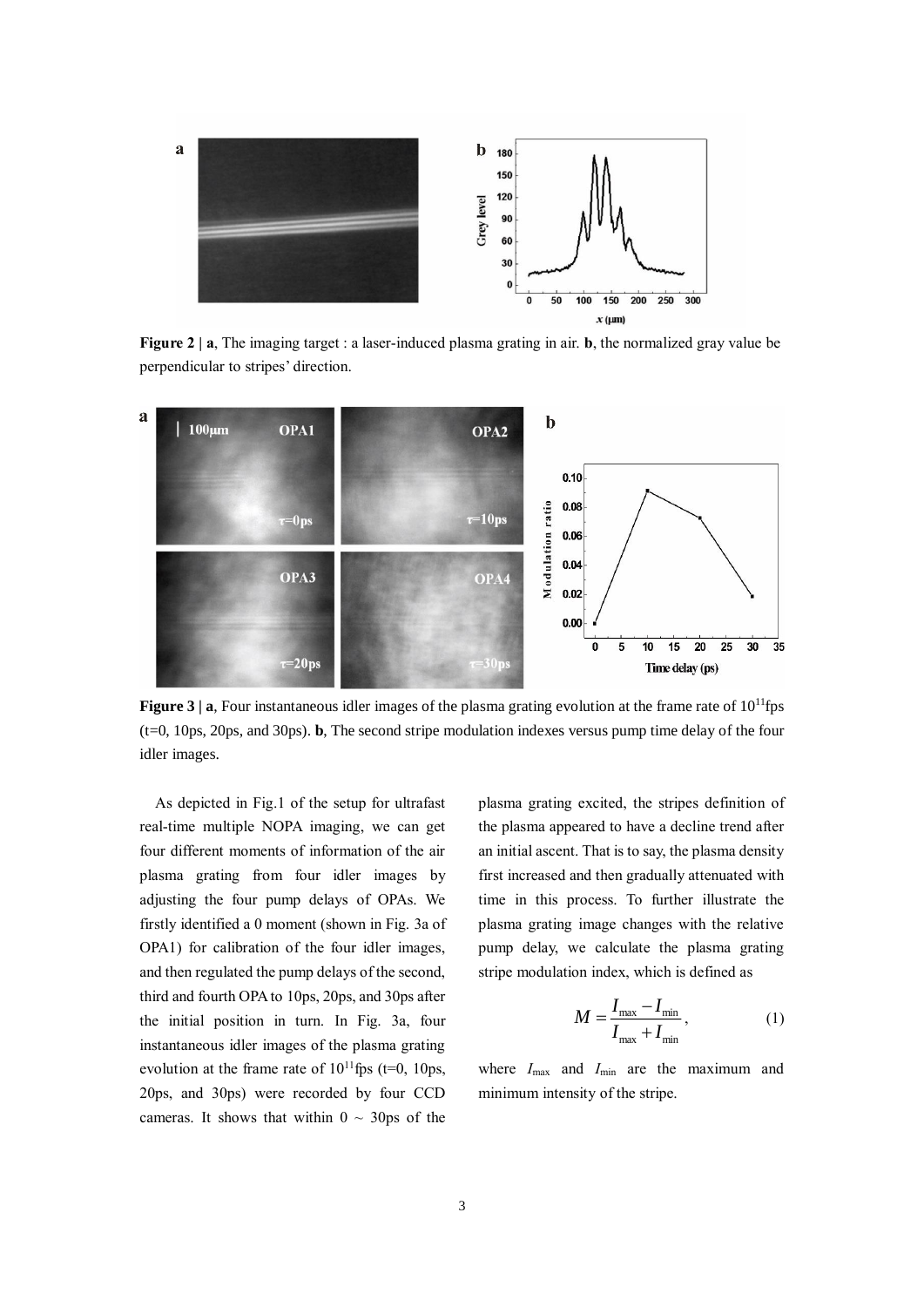

**Figure 4** | **a**, Four instantaneous idler images of the plasma grating evolution at the frame rate of 7.5× 10<sup>12</sup>fps (t=0, 133fs, 267fs, and 400fs). **b**, The second stripe modulation indexes versus pump time delay of the four idler images.



**Figure 5** | **a**, Four instantaneous idler images of the plasma grating evolution with unequally frame intervals (at the moment of 0.8ps, 1ps, 3ps, and 6ps after 0 moment). **b**, The second stripe modulation indexes versus pump time delay of the four idler images.

According to equation (1), the second stripe modulation index of the target in Fig.3a changes with time is calculated and showed in Fig.3a. The stripe modulation index increased firstly and then decreased after the moment of 10ps. That is, the electron density of plasma increased firstly and then gradually attenuated with the pump delay time after the moment from 10ps to 30ps in this process. It shows that the lifetime of the excited plasma grating is about 30ps because the stripes are difficult to distinguish at the moment of 30ps. In our setup, after the 0 moment of the four OPAs is calibrated, we can get the different frame interval images just by adjusting the four pump delay in a single-shot. In order to get more accurate information of plasma grating, we regulated the pump delays of the second, third and fourth OPA to 133fs, 267fs, and 400fs after the initial position in turn. So four instantaneous idler images of the plasma grating evolution with the equally frame rate of  $7.5 \times 10^{12}$  fps were recorded by the CCD cameras as shown in Fig.4a. One can see that the stripes gradually appeared and the definition of the plasma to have a rise. So we can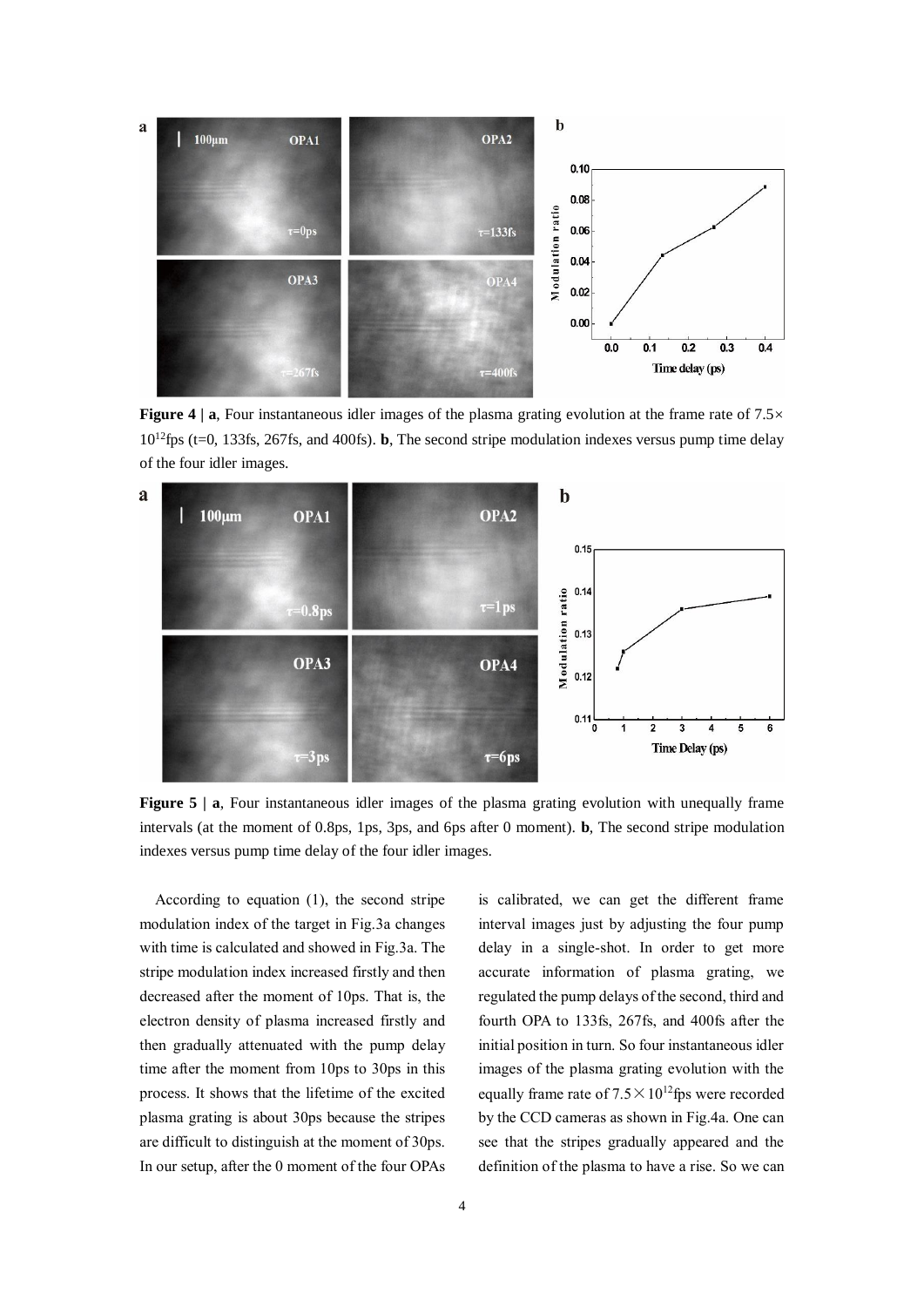get that the electron density of plasma gradually increased from the moment of 0 to 400fs. The second stripe modulation index of the plasma grating, is calculated according to equation (1) and showed in Fig.4b. This shows that the electron density of the plasma grating is increasing monotonously. Since the frame intervals depends only on four independent pump delays, we can not only obtain a motion-picture with equally frame intervals, but also with unequally frame intervals according to demand. In Fig. 5a, four idler images were recorded with unequally frame intervals by adjusting the four pump time delays (0.8ps, 1ps, 3ps, 6ps). The stripes definition of plasma grating in Fig.5a is better than in Fig.4a. So we can get that the plasma density gradually increased after 400fs the plasma grating excited. The second stripe modulation index of the plasma grating, is calculated and showed in Fig.5b, also rises monotonously. That is to say, the electron density of the plasma grating is still increasing from the time of 0.8ps to 6ps.

As a result, just by adjusting the pump relative delays of the four OPAs, a motion-picture with equally or unequally frame intervals can be constructed without repeated measurement. And then, we recorded a rotating optical lattice with a rotating rate of 13.5 Trad/s, and sue our setup to get four idler images with 67fs, that corresponding highest frame rate is up to  $1.5 \times 10^{13}$ fps in our experiment. The frame rate, which depends on the width of pump pulse and the accuracy of the displacement platform, can be further improved according to the needs of imaging.

## **Discussion**

**High spatial resolution of ultrafast MOPA imaging.** Our setup, the ultrafast MOPA imaging technique, circumvents two limitations in former imaging methods which have the temporal resolution in the picosecond to femtosecond field. One is that it has a high spatial resolution under a frame rate as high as  $1.5 \times 10^{13}$  fps. It's well known that the interacting beams in OPA imaging must be satisfy the conditions of energy conservation and momentum conservation. The spatial frequency bandwidth [21,22], which depends on the crystal thickness and pump energy, is the main factor affecting the spatial resolution in OPA imaging. Fig.6 shows the parametric gain versus spatial frequency of a 29.2°-cut type-I phase-matching *β*-BBO at a pump level of 30 GW/cm<sup>2</sup>. The peak value of OPA gain is up to 1.1  $\times$  10<sup>5</sup> and the gain bandwidth at 3 dB is about 28 line pairs per millimeter (lp/mm). The high gain of OPA provides enough energy for imaging to reduce the sensitivity of the CCD camera, and the spatial frequency bandwidth enables the spatial resolution of OPA imaging greater than 25 lp/mm theoretically. We measured the spatial resolution which is higher than 22 lp/mm in the vertical direction by recording the target of a USAF 1951(0) test pattern in previous experiment [23]. As a result, the spatial resolution of MOPA imaging meets the requirements for the target of a plasma grating which has a periodic structure in the vertical direction of 24μm and magnified two times in the position of the first OPA imaging plane. In addition, since each image is recorded on a separate camera, the size of the frames depends on the pixel size of the camera, so that it is easy to obtain a large space-bandwidth-product.



**Figure 6 |** The parametric gains vs. spatial frequency of a non-collinear type-I phasematching β-BBO OPA.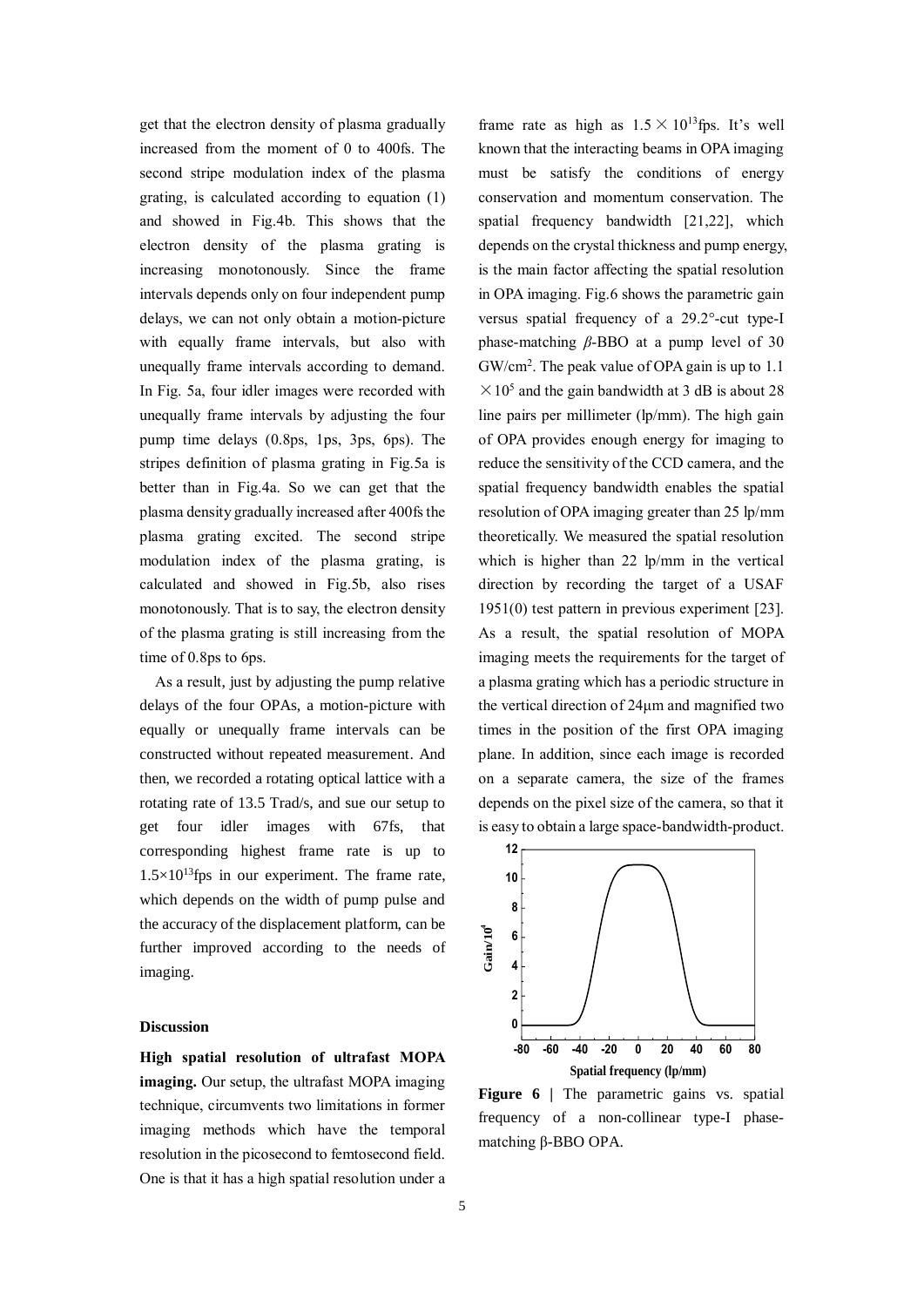**The frame time, the exposure time, and the number of frames are independent of each other.** As we know, a high speed photography system is a complex measuring information system in time domain, and it is also a stochastic system for plenty of measuring points. In principle, the frame time, the exposure time and the number of frames should be independent of each other in a desired high speed imaging system. However, the above mentioned three parameters in some methods will depend on each other when the frame rate is as high as  $10^{11}$ fps ~  $10^{12}$ fps. Such as the STAMP [16], achieves a record frame rate of  $10^{12}$  fps by using the spectral coding method which will result in the dependence among the frame time, the exposure time, and the number of frames because of the uncertainty relation between spectrum and time. So the number of frames will be restricted in such a high frame rate. Besides, the modified temporal qualify factor  $g^{2/3}$ [24,25], which is defined as the ratio between frame time and effective exposure time, is less than 1 since the exposure time is  $\sim 800$  fs when the frame time is up to 229 fs (corresponding to  $\sim$ 4.4 $\times$ 10<sup>12</sup>fps). It means that the information between the adjacent frames is overlapping and the time resolution is insufficiency at such high frame rate.

In our MOPA method, each image comes from an independent idler beam of each optical parametric amplifier. As a result, the frame time (frame rate) depends on the relative pump delays of the optical parametric amplifiers while the frame time, the exposure time and the number of frames are independent of each other. In Fig.7, the exposure time  $\Delta \tau$  (i.e. the full width at half maximum of pump pulse), which is measured by a SPIDER setup, is approximately equal to 40fs. As the minimum framing time Δt=133fs (corresponding to  $7.5 \times 10^{12}$  fps) is obtained in our setup, the modification temporal factor  $g^{2/3}$  can be calculated to be 2.23 which can help to avoid the overlap of information between adjacent frames. And the frame rate can be further improved by

optimizing the MOPA imaging system. In addition, the number of frames can be increased freely without affecting the frame time and exposure time by designing a more compact optical system theoretically.



**Figure 7 |** The measurement of the exposure time Δτ by a SPIDER setup.

 In summary, this paper reports a novel setup to visualizing evolving ultrafast transient matters in a single-shot by MOPA. Instantaneous time evolution of a laser-induced plasma grating in air  $($   $\sim$  24 μm periodic structures) is visualizing at a maximum imaging frame rate as high as  $7.5 \times 10^{12}$ fps with a pixel resolution of 680×680 pixels in the experiment. Due to the frame time, the exposure time, and the number of frames are independent of each other, the exposure time can be maintained and the number of frames can be increased freely at a frame rate of  $7.5 \times 10^{12}$  fps or even higher by optimizing the imaging system. This imaging method provides a new way for blur-free observation of fast transient dynamics in virtually areas including plasma physics, hydrodynamics, photochemistry and biomedical medicine.

### **Methods**

**Spatial frequency bandwidth of OPA imaging.** The gain for undepleted plane pump approximation can be written as [21]

$$
G_{s} = |\mu_{q}|^{2}, \ G_{i} = |\nu_{q}|^{2}, \tag{2}
$$

where the subscripts 's' and 'i' stand for the signal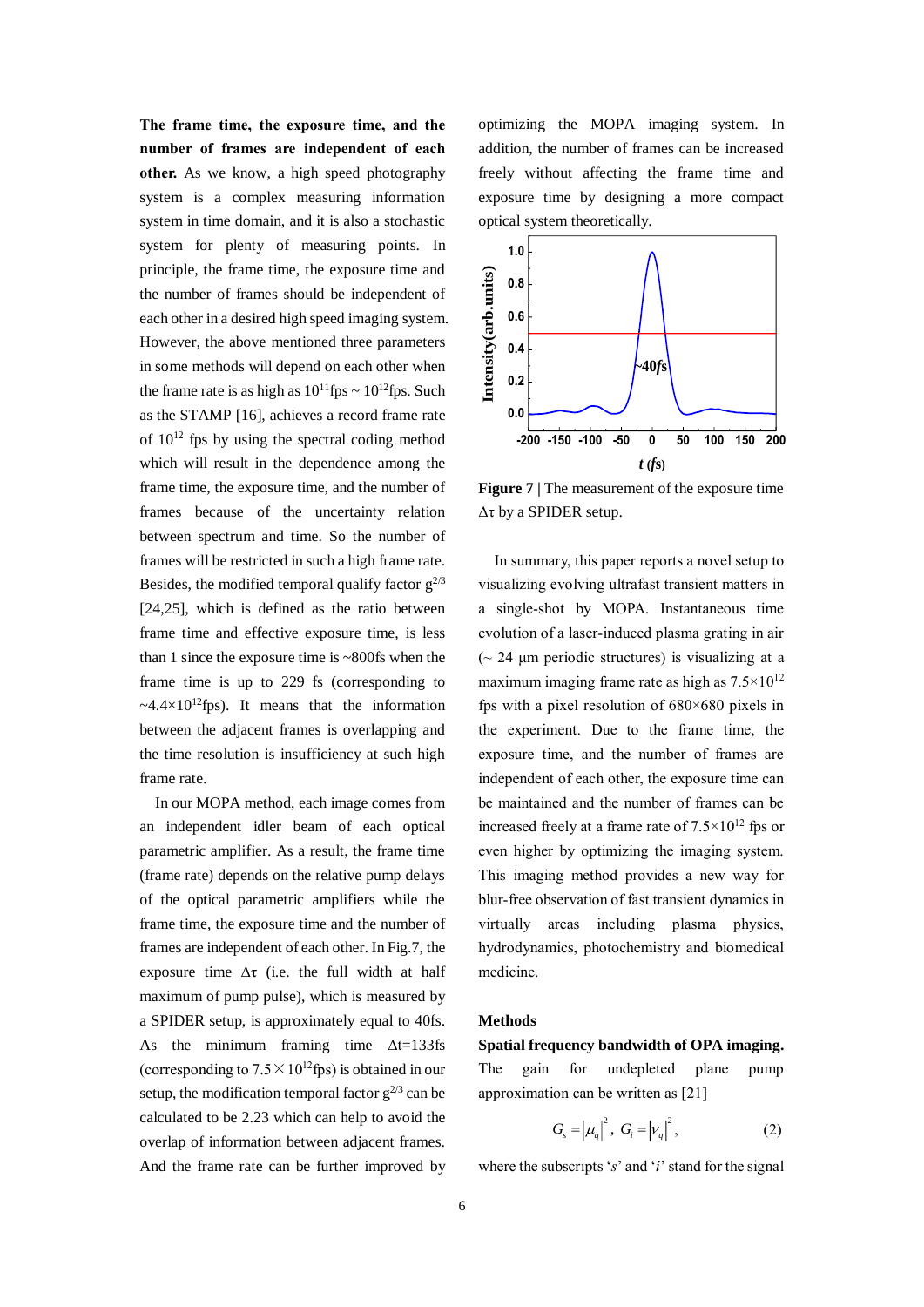and idler, *q* is for spatial frequency (lines/mm). The coupling coefficients *μ* and *ν* are given by

$$
\mu(q) = \left[\cosh\left(hl\right) + i\frac{\Delta k_{\text{eff}}l}{2}\frac{\sinh\left(hl\right)}{hl}\right] \times \exp\left(-i\frac{\Delta k_{\text{eff}}}{2}l\right), \quad (3)
$$

$$
v(q) = \left[i\frac{\kappa l}{2}\frac{\sinh\left(hl\right)}{hl}\right] \times \exp\left(i\frac{\Delta k_{\text{eff}}}{2}l\right),
$$

where  $h = [k^2 - (\Delta k_{\text{eff}})^2]^{1/2} / 2$ ,  $\Delta k_{\text{eff}} = k_p - k_s - k_i + 2\pi^2 q^2$  $(k_s^{-1}+k_i^{-1})$  is the effective phase mismatch,  $\kappa$  is the parametric gain coefficient which is proportional to the intensity of the pump beam, and *l* is the length of parametric crystal. The spatial frequency bandwidth Δ*f* of OPA gain at 3dB can be written as [26]

$$
\Delta f = \frac{1}{\pi} \left( \frac{k_1^2 \kappa \ln 2}{4l} \right)^{\frac{1}{4}}.
$$
 (4)

The equation  $(2) \sim (4)$  shows that thin crystal thickness with strong pump intensity is helpful to realize a large spatial frequency bandwidth for OPA imaging. However, excessive pump intensity will damage the crystal, while thin crystal thickness will make the gain reduction.



**Figure 8 | Diagram of DPI for generating ultrafast events.** BS: 50/50 beam splitter, M1~M3: mirror, TD: Time delay.

**Generation of plasma grating.** Fig.8 is the diagram of DPI in Fig.1 for generating ultrafast events. The two equal beams are split from the 800nm femtosecond pulse beam by a 50:50 beam splitter (BS). The reflected beam, which passed through a high reflectivity mirror (M2) and a time delay (TD), incident to an optical lens together with the transmitted beam which passed though the high reflectively mirrors (M1 and M3) in a small angle to induce air plasma. When the two beams are synchronized in time by adjusting the optical time delay (TD), the plasma grating of a periodic structure is formed due to interference. The spacing of the interference fringe can be written

$$
\Delta = \frac{\lambda}{2\sin\alpha},\tag{5}
$$

where  $\lambda$  is the wavelength of the femtosecond laser pulse,  $2\alpha$  is the incident angle of the two beams.

#### **References**

- 1. Satat, G. et al. Locating and classifying fluorescent tags behind turbid layers using time-resolved inversion. Nat. Commun. **6**, 6796 (2015).
- 2. Gariepy,G. et al. Single-photon sensitive light-in-fight imaging. Nat. Commun. **6**, 6021 (2015).
- 3. Fuller, P.W.W. An introduction to high speed photography and photonics. Imaging Sci. J. **57**, 293-302 (2009).
- 4. Ryczkowski, P. et al. Ghost imaging in the time domain. Nat. Photonics **10**, 167-170 (2016).
- 5. Hockett, P., Bisgaard, C.Z., Clarkin, O.J. & Stolow, A. Time-resolved imaging of purely valence-electron dynamics during a chemical reaction. Nat. Phys. **7**, 612-615 (2011)
- 6. Mikami, H., Gao, L. & Goda, K. Ultrafast optical imaging technology: Principles and applications of emerging methods. Nanophotonics **5**(4), 497-509 (2016).
- 7. Liao, H. G., Cui, L., Whitelam, S. & Zheng, H. Real-time imaging of Pt3Fe nanorod growth in solution. Science **334**, 1011-1014 (2012).
- 8. Goulielmakis, G. et al. Real-time observation of valence electron motion. Nature **466**, 739 (2010)
- 9. Domke, M., Rapp, S., Schmidt, M. & Huber, H.P. Ultrafast pump-probe microscopy with temporal dynamic range. Opt. Express **20**(9), 10330-10338 (2012).